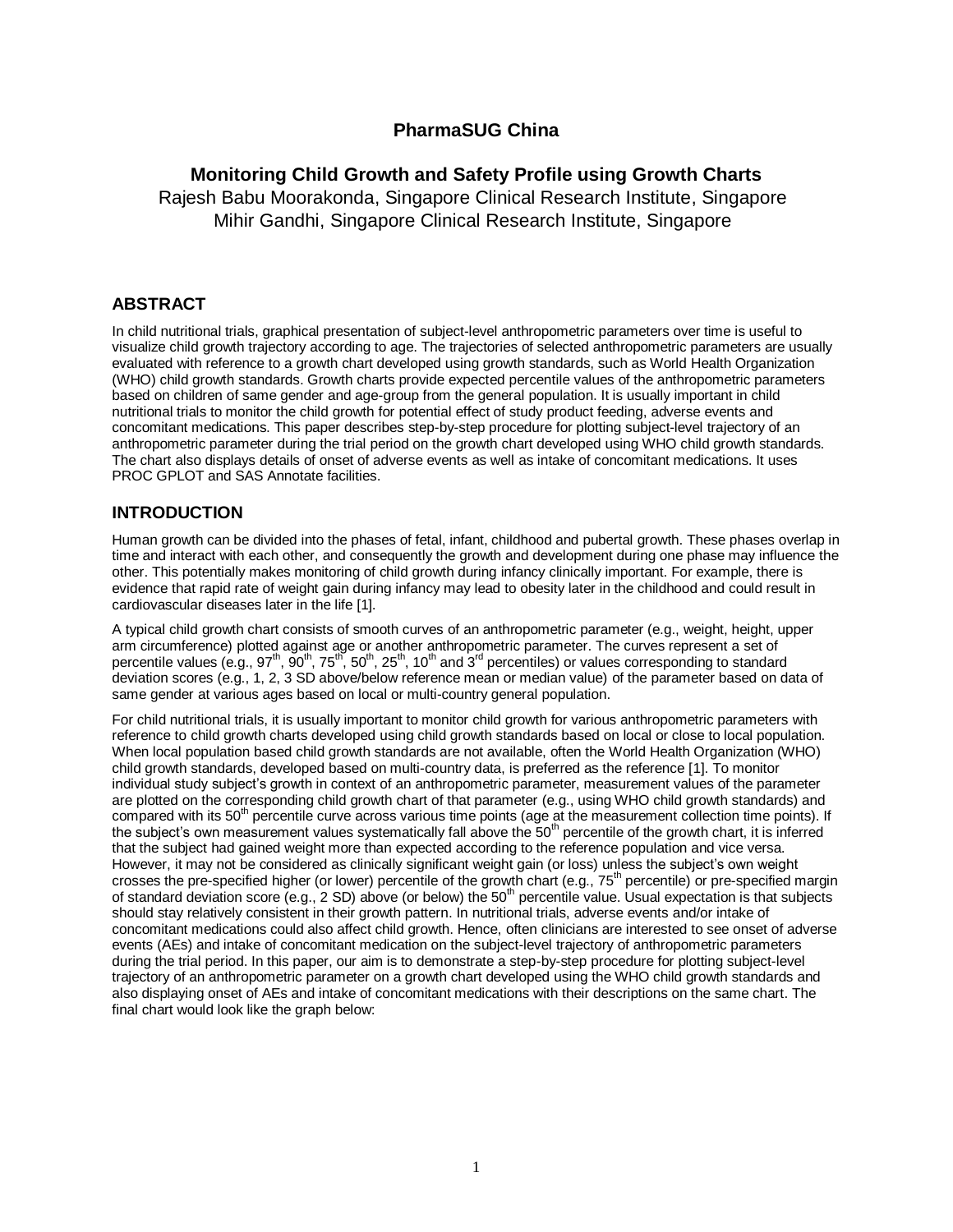

**Figure 1: Subject's weight over age with reference to the WHO child growth standards**

The bottom most dotted curve touching at -3 SD on the secondary Y-axis shows reference values for weight-for-age according to WHO child growth standards corresponding to -3 SD below 50<sup>th</sup> percentile value. Similarly, the other dotted lines show expected weight-for-age at various standard deviation scores higher/below  $50<sup>th</sup>$  percentile value for the same gender children in the general population. The black solid line is the subject's own weight trajectory over the trial period. Texts in red color show adverse event description and adjacent red vertical dotted lines show corresponding adverse event onset time-points. Similarly, the texts and vertical dotted lines in blue color show information on intake of concomitant medications.

**KEY WORDS:** Growth charts, Safety profile, PROC GPLOT, Axis statement, Symbol statement, SAS annotation.

## **DATA OVERVIEW**

In this paper, we are considering body weight as the anthropometric parameter of interest for male children (SEX=1) during birth to 180 days of age.

- 1. For plotting WHO child growth standards reference lines (median and  $\pm 3$  SD,  $\pm 2$  SD,  $\pm 1$  SD from median), we need dataset 'weianthro.sas7bdat' having variables SEX, AGE, L, M, S (explained later in detail). This can be downloaded from *WHO Child Growth Standards - SAS igrowup* package from the WHO website [2].
- 2. To get the subjects safety profile as well as body weight variable in to one dataset, we require:

Dataset A: Subject level dataset with unique subject identifier (USUBJID), gender (SEX), date of birth (BRTHDT) and other study product related information - study product start date (TRTSTDT), study product stop date (TRTENDT), early study termination date (EARLDT);

1 USUBJID SEX BRTHDT TRTSTDT TRTENDT EARLDT 2 101 1 6-Mar-2012 9-Mar-2012 9-Aug-2012 12-Aug-2012

Dataset B: Adverse events dataset with USUBJID, AE onset date (AESTDT), AE preferred term (AEPT), a flag variable (AESER) to indicate an AE as a serious adverse event (SAE) where (AESER='YES' for SAEs);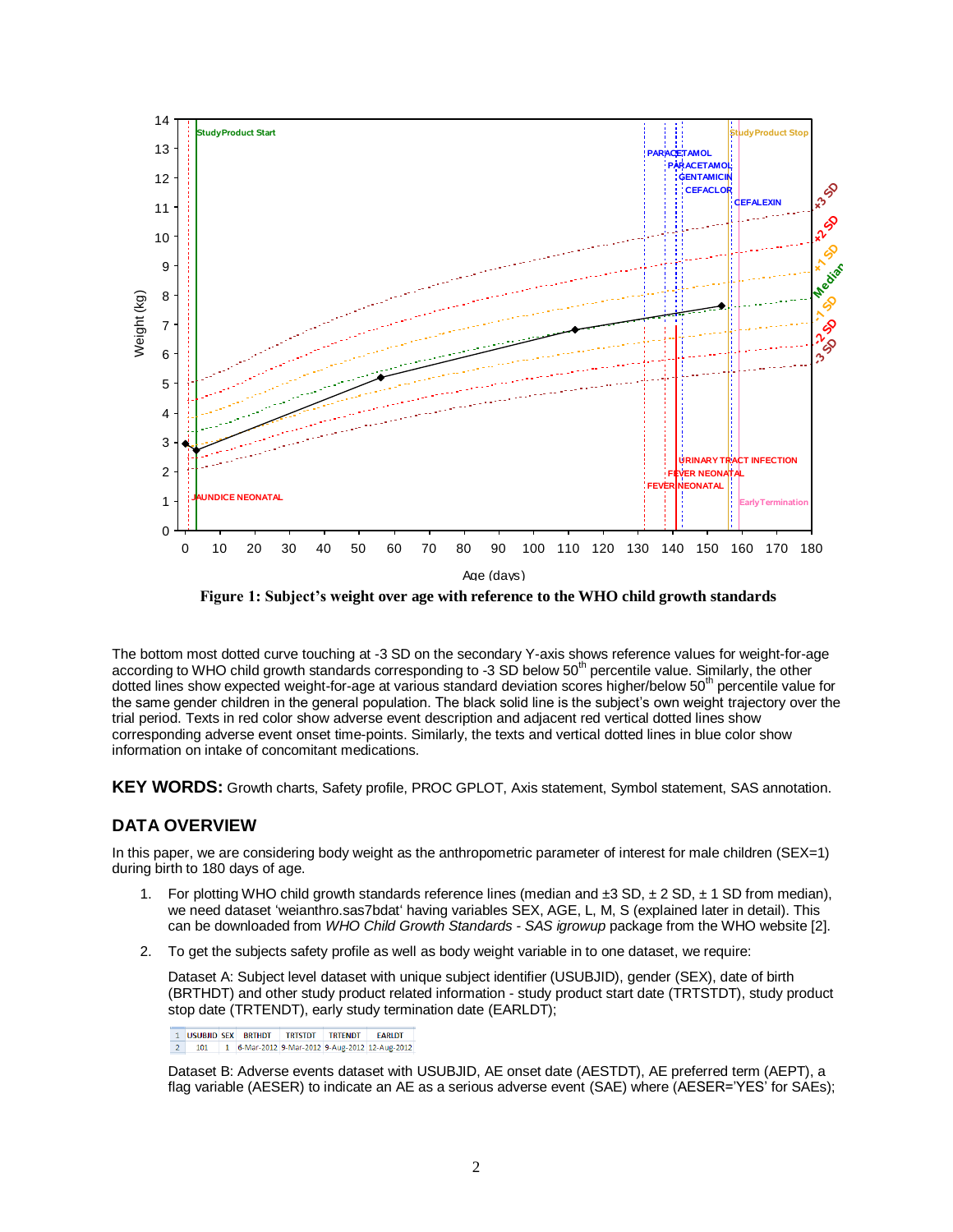|               | <b>USUBJID AESER</b> |            | <b>AESTDT</b> | <b>AEPT</b>                              |
|---------------|----------------------|------------|---------------|------------------------------------------|
| $\mathcal{P}$ | 101                  |            |               | 7-Mar-2012 Jaundice neonatal(AE)         |
| 3             | 101                  |            |               | 16-Jul-2012 Fever neonatal(AE)           |
| $\Delta$      | 101                  |            |               | 22-Jul-2012 Fever neonatal(AE)           |
| 5             | 101                  | <b>YFS</b> |               | 25-Jul-2012 Urinary tract infection(SAE) |

Dataset C: Concomitant medications dataset with USUBJID, concomitant medication start date (CMSTDT); concomitant medication generic name (CMTERM);

| 1              | <b>USUBJID</b> | <b>CMSTDT</b>         | <b>CMTFRM</b>           |  |  |  |  |
|----------------|----------------|-----------------------|-------------------------|--|--|--|--|
| $\overline{2}$ | 101            |                       | 16-Jul-2012 PARACETAMOL |  |  |  |  |
| 3              | 101            |                       | 22-Jul-2012 PARACETAMOL |  |  |  |  |
| 4              | 101            |                       | 25-Jul-2012 GENTAMICIN  |  |  |  |  |
| 5              | 101            | 27-Jul-2012 CEFACLOR  |                         |  |  |  |  |
| 6              | 101            | 10-Aug-2012 CEFALEXIN |                         |  |  |  |  |
|                |                |                       |                         |  |  |  |  |

Dataset D: Anthropometric dataset with USUBJID, subject weight in kg (WT) and weight measurement date (WTDT) for each weight data collection study visits.

| 1             | <b>USUBJID</b> | WТ | <b>WTDT</b>      |
|---------------|----------------|----|------------------|
| $\mathcal{P}$ | 101            |    | 2.94 6-Mar-2012  |
| 3             | 101            |    | 2.72 9-Mar-2012  |
| Δ             | 101            |    | 4.91 1-May-2012  |
| 5             | 101            |    | 6.34 26-Jun-2012 |
| 6             | 101            |    | 7.13 8-Aug-2012  |

In the each of the above datasets (A, B, C, D), add a variable AGE using formula AGE=*VARDT* – BRTHDT. Here *VARDT* represents TRTSTDT, TRTENDT, and EARLDT for dataset A: AESTDT for dataset B: CMSTDT for dataset C and WTDT for dataset D. In order to add AGE variable corresponding to variables TRTSTDT, TRTENDT, EARLDT one dataset, one may need to first create three datasets, say A1, A2 and A3 with AGE variable corresponding to TRTSTDT, TRTENDT, EARLDT and then merge in to single dataset using AGE as 'by' variable. During this process, do create 3 flag variables (SPSTART, SPSTOP, and EARLTERM) with the value 'YES' to indicate value in AGE variables either correspond to TRTSTDT, TRTENDT or EARLDT. Merge the updated dataset A, B, C and D into a single dataset, say ALL, using AGE as 'by' variable. The dataset ALL would have the structure displayed below:

|                |     |   |     |     |     | USUBJID SEX AGE SPSTART SPSTOP EARLTERM WT |      | <b>AEPT</b>                 | <b>AESER CMTERM</b> |
|----------------|-----|---|-----|-----|-----|--------------------------------------------|------|-----------------------------|---------------------|
| $\mathcal{P}$  | 101 | 1 | 0   |     |     |                                            | 2.94 |                             |                     |
| 3              | 101 | 1 |     |     |     |                                            |      | Jaundice neonatal           |                     |
| 4              | 101 | 1 | 3   | Yes |     |                                            | 2.72 |                             |                     |
| 5              | 101 | 1 | 56  |     |     |                                            | 5.21 |                             |                     |
| 6              | 101 | 1 | 112 |     |     |                                            | 6.83 |                             |                     |
| $\overline{7}$ | 101 | 1 | 132 |     |     |                                            |      | Fever neonatal              | PARACETAMOL         |
| $\mathbf{8}$   | 101 | 1 | 138 |     |     |                                            |      | Fever neonatal              | PARACETAMOL         |
| 9              | 101 | 1 | 141 |     |     |                                            |      | Urinary tract infection YES | <b>GENTAMICIN</b>   |
| 10             | 101 | 1 | 143 |     |     |                                            |      |                             | <b>CEFACLOR</b>     |
| 11             | 101 | 1 | 154 |     |     |                                            | 7.63 |                             |                     |
| 12             | 101 | 1 | 156 |     | Yes |                                            |      |                             |                     |
| 13             | 101 | 1 | 157 |     |     |                                            |      |                             | <b>CEFALEXIN</b>    |
| 14             | 101 | 1 | 159 |     |     | Yes                                        |      |                             |                     |
|                |     |   |     |     |     |                                            |      |                             |                     |

## **PROGRAMMING OVERVIEW**

### **CONSTRUCTION OF WHO GROWTH STANDARDS REFERENCE LINES**

WHO growth standards are developed to provide standard deviation scores (also called Z-scores) using on LMS method [3]. WHO growth standards provide values of L, M and S parameters for series of age-groups for both male and female children. Thus, by supplying subject's weight, age and gender to LMS method formula, Z-score = [(Weight/M)<sup>L-1</sup>]/(L\*S), one can obtain Z-score. It is useful to assess whether the subject weight is higher or lower than the median weight of children from general population with same gender and age-group, and to what extent. Alternatively, we can also calculate weight corresponding to a given Z-score using formula Weight = M(1 + L\*S\*Zscore)<sup>1/L</sup> and compare with subject's weight. For comparing subject's weight at various study visits, we use the later approach. We calculate the weights corresponding to  $0, \pm 1, \pm 2$  and  $\pm 3$  WHO child growth standards Z-score for male population at ages corresponding time from birth to the study visits. These serve as WHO child growth standards reference lines. The line corresponding to 0 Z-score represents 50<sup>th</sup> percentile (median) of population weight for male children.

Below are sample data steps to calculate weights for plotting the reference lines:

```
libname _reflib "C:\WHO\igrowup_sas";
data sdz(keep=SEX AGE sd:);
 set reflib.weianthro(where=(SEX=1 and AGE le 180));
   array sdx(7) sd3neg sd2neg sd1neg sd0 sd1pos sd2pos sd3pos;
```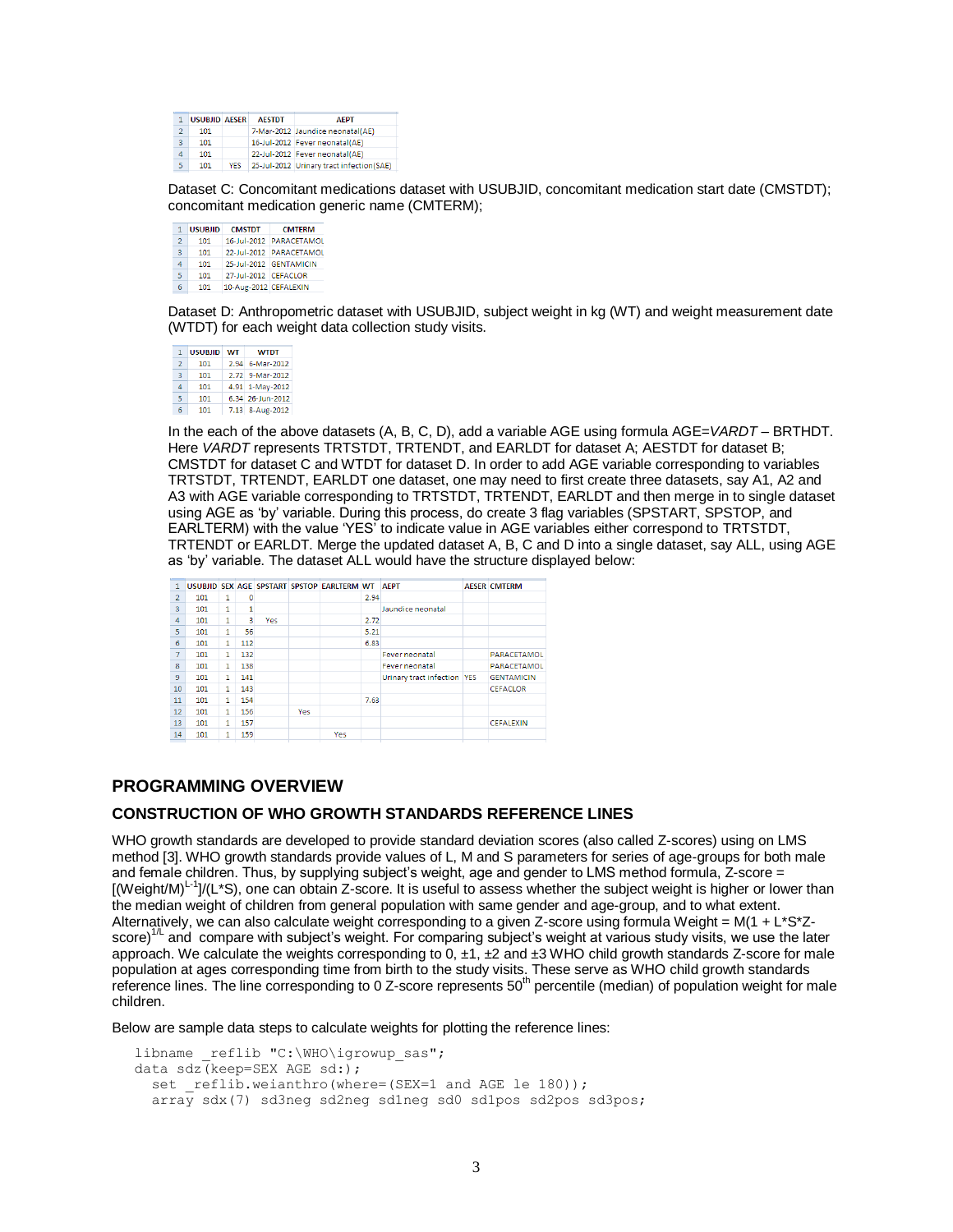```
do i=-3 to 3;
    s\bar{dx}[ i+4]=m*((1+ i*l*s)**(1/l));
   end;
run;
```
Now, the reference lines are plotted using PROC GPLOT statements mentioned as below:

```
proc gplot data=sdz gout=myplot;
   plot (sd3neg sd2neg sd1neg sd0 sd1pos sd2pos sd3pos)*AGE/overlay frame 
name="sdplt";
run;
quit;
```


**the single time variable (AGE) in same graph**

The display settings of the plotted reference lines can be changed using SYMBOL statements mentioned below:

```
symbol1 interpol=spline width=1 color=brown line=33;
symbol2 interpol=spline width=1 color=red line=33;
symbol3 interpol=spline width=1 color=orange line=33;
symbol4 interpol=spline width=1 color=green line=33;
symbol5 interpol=spline width=1 color=orange line=33;
symbol6 interpol=spline width=1 color=red line=33;
symbol7 interpol=spline width=1 color=brown line=33;
```
Here SYMBOL1 is used for sd3neg, SYMBOL2 is for sd2neg and so on as mentioned in the PROC GPLOT step above.

The X and Y axis display characteristics can be adjusted by adding AXIS statements mentioned below: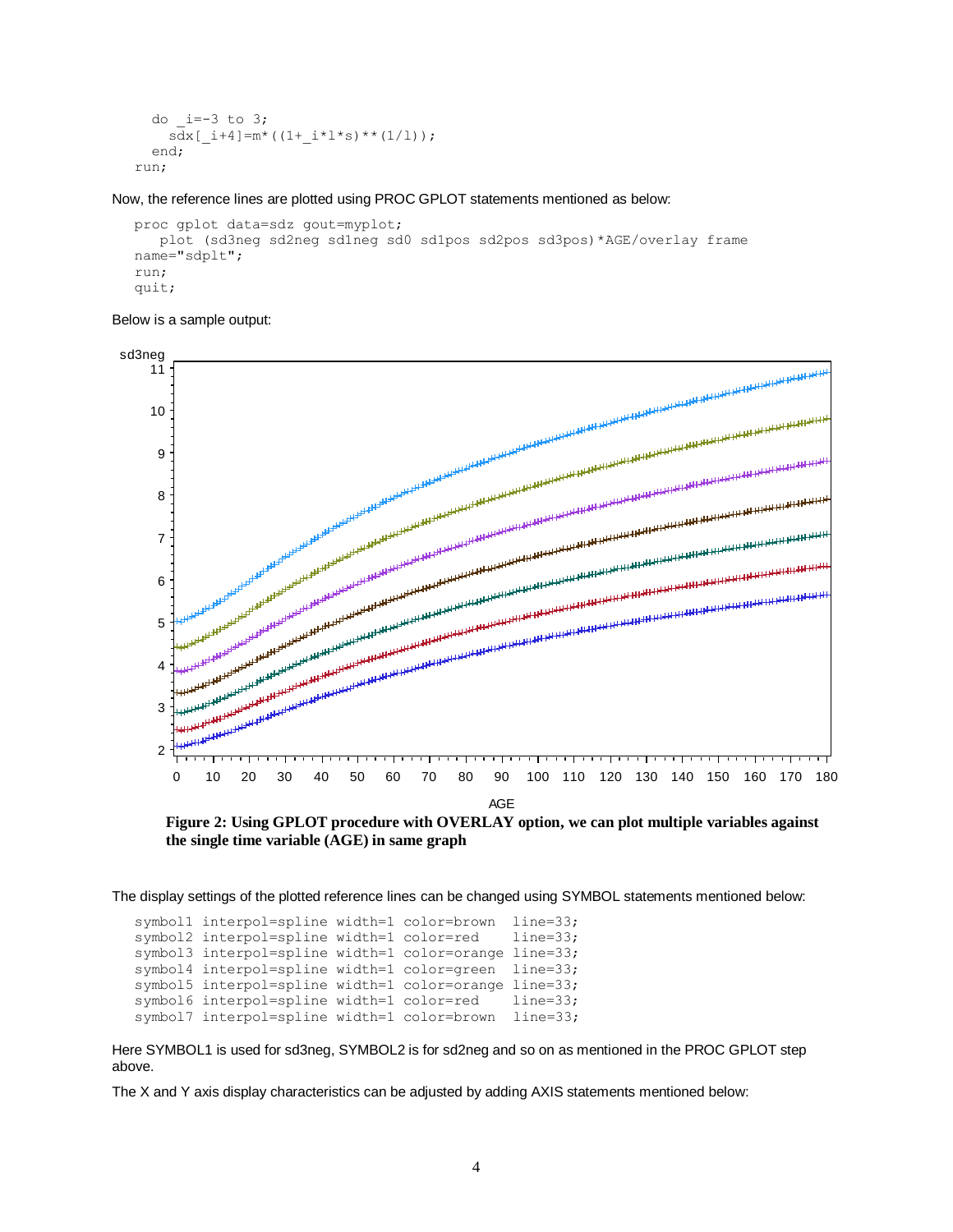```
axis1 order=(0 to 180 by 10) major=(height=.3) length=87 pct minor=none 
offset=(1,0) label=(height=1 'Age (days)');
axis2 order=(0 to 14 by 1) minor=(height=.2 number=1) offset=(0,0) label=(angle=90height=1 'Weight (kg)');
```
Now the PLOT statement should be updated in the PROC GPLOT statements above to reflect the changes in axis settings. It should be now:

plot (sd3neg sd2neg sd1neg sd0 sd1pos sd2pos sd3pos)\*AGE / overlay frame name="sdplt" haxis=axis1 vaxis=axis2;

Below is the sample output after updating PLOT statement.



**Figure 3: Modified the display settings by SYMBOL and AXIS statements**

Now, we name the reference lines with the same color using the annotation facility.

```
/* Create the Annotate data set LINETEXT */
data linetext; 
   length function color $ 10 text $ 30 style $ 25;
    retain xsys '2' ysys '1' hsys '1' position '6' size 1;
    set all1 end=last;
    style = "'Albany AMT/bold'";
    cborder='';
    if last then do;
       xsys='2'; ysys='2'; hsys='3'; position='6'; size=2.5;
       x=age;angle=50;
       y=sd3neg; text=' -3 SD'; color='brown'; output;
 y=sd2neg; text=' -2 SD'; color='red'; output;
 y=sd1neg; text=' -1 SD'; color='orange'; output;
 y=sd0; text=' Median'; color='green'; output;
```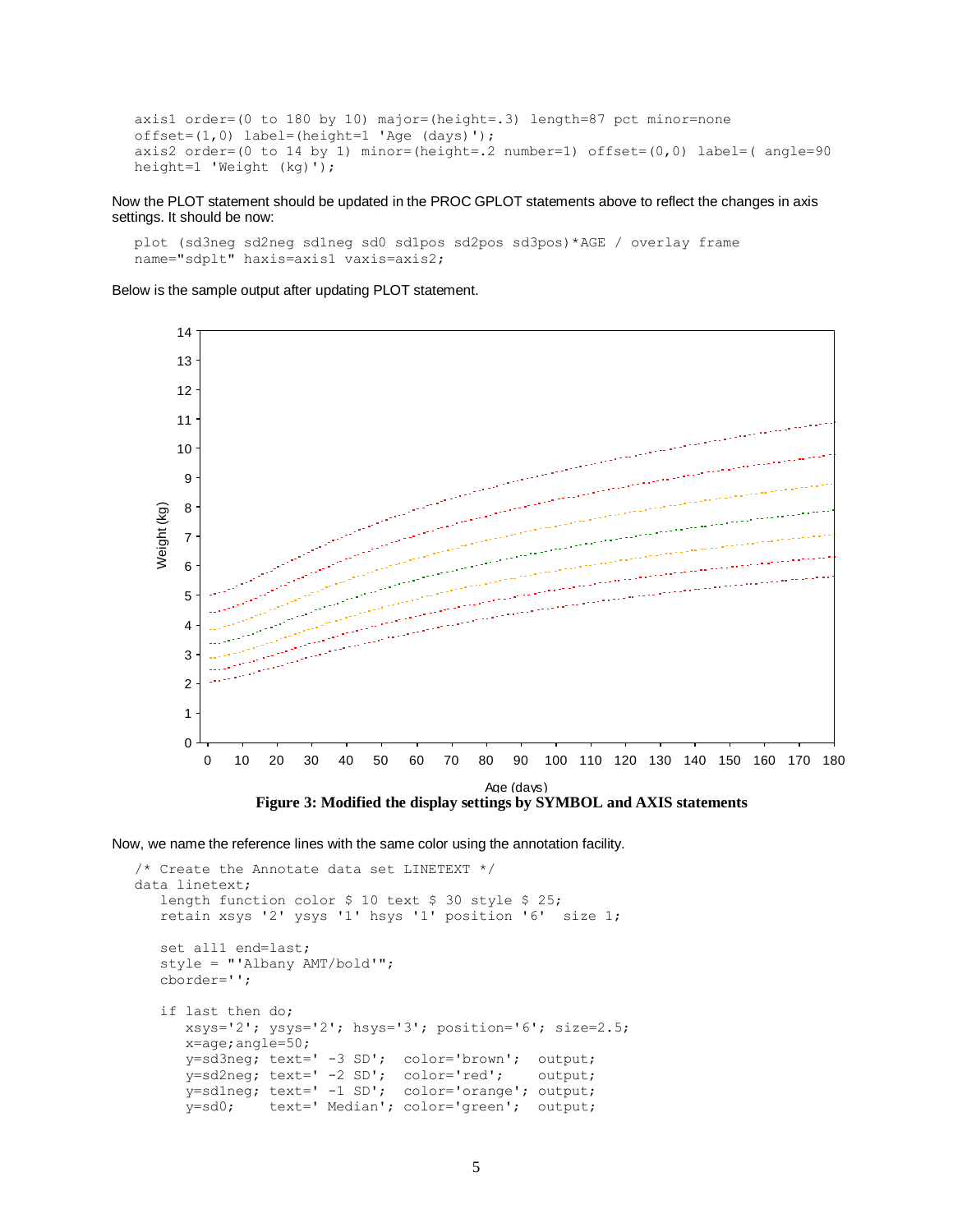```
 y=sd1pos; text=' +1 SD'; color='orange'; output;
       y=sd2pos; text=' +2 SD'; color='red'; output;
       y=sd3pos; text=' +3 SD'; color='brown'; output;
    end;
run;
```
Again, the PLOT statement in the PROC GPLOT step should be updated to reflect the above changes:

plot (sd3neg sd2neg sd1neg sd0 sd1pos sd2pos sd3pos)\*AGE / overlay frame name="sdz" haxis=axis1 vaxis=axis2 annotate=linetext;

Below is the sample output after updating PLOT statement.



**Figure 4: Added reference line legends on secondary vertical axis with the same colors as the lines**

### **ADDING SUBJECT WEIGHT AND SAFETY PROFILE**

Now it's time to add subject information on the plot. For this, the standard deviations dataset (SDZ) should be merged with subject profile dataset (ALL) by AGE. It also requires adding the subject weight variable (WT) to the PLOT statement. Moreover, additional SYMBOL statement should be added to change the display of subject weight line to solid black line connected by dots - representing the subject's weight measured at that age. The SYMBOL statement could be:

symbol8 interpol=join width=1 color=black line=1 v=diamondfilled;

### and updated PLOT statement should be:

```
proc gplot data=all1 gout=myplot;
```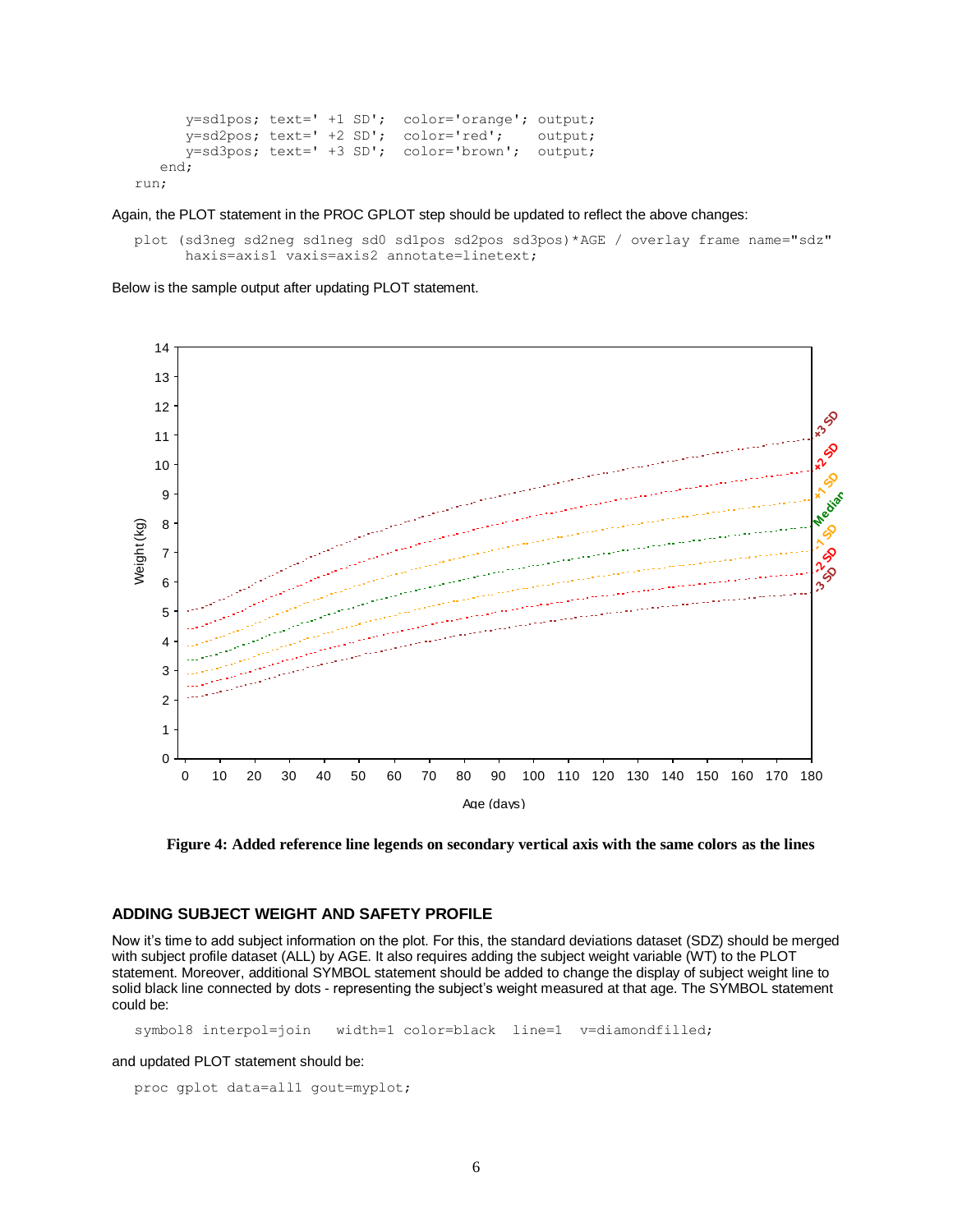plot (sd3neg sd2neg sd1neg sd0 sd1pos sd2pos sd3pos wt)\*AGE / overlay frame name="sdplt" haxis=axis1 vaxis=axis2 annotate=linetext;



Below is a sample output after updated PLOT statement.

**Figure 5: Added subject's weight in the plot**

Now we add the subject exposure and safety information on the above chart. Study product start (SPSTART), study product stop (SPSTOP) and early termination (EARLTERM) information are represented by solid vertical lines of different colors at age of their occurrence.

AE preferred term (AEPT) and CM generic name (CMTERM) are represented by dotted vertical lines of red and blue colors respectively at age of their occurrence.

Serious adverse events (AEPT at AESR='YES') are represented by solid vertical lines with the same color as AEPT. In case an AE start date and CM start date occur on the same day, both shares the same line. CM terms are displayed in downward step style from the top of the chart area. (S)AE terms are displayed in upward step style from bottom of chart area. Please see Figure 1.

The above information can be added in the chart by amending the annotate dataset as below:

```
/* Create the Annotate data set LINETEXT */
data linetext;*(drop=age sex sd:); 
   length function color $ 10 text $ 30 style $ 25;
  retain xsys '2' ysys '1' hsys '1' position '6' size 1;
  set all1 end=last;
   style = "'Albany AMT/bold'";
   if SPstart ne '' then do;
function='move'; x=age; y=0; output;
    function='draw'; x=age; y=100; size=.1; color='Green'; line=1; output;
```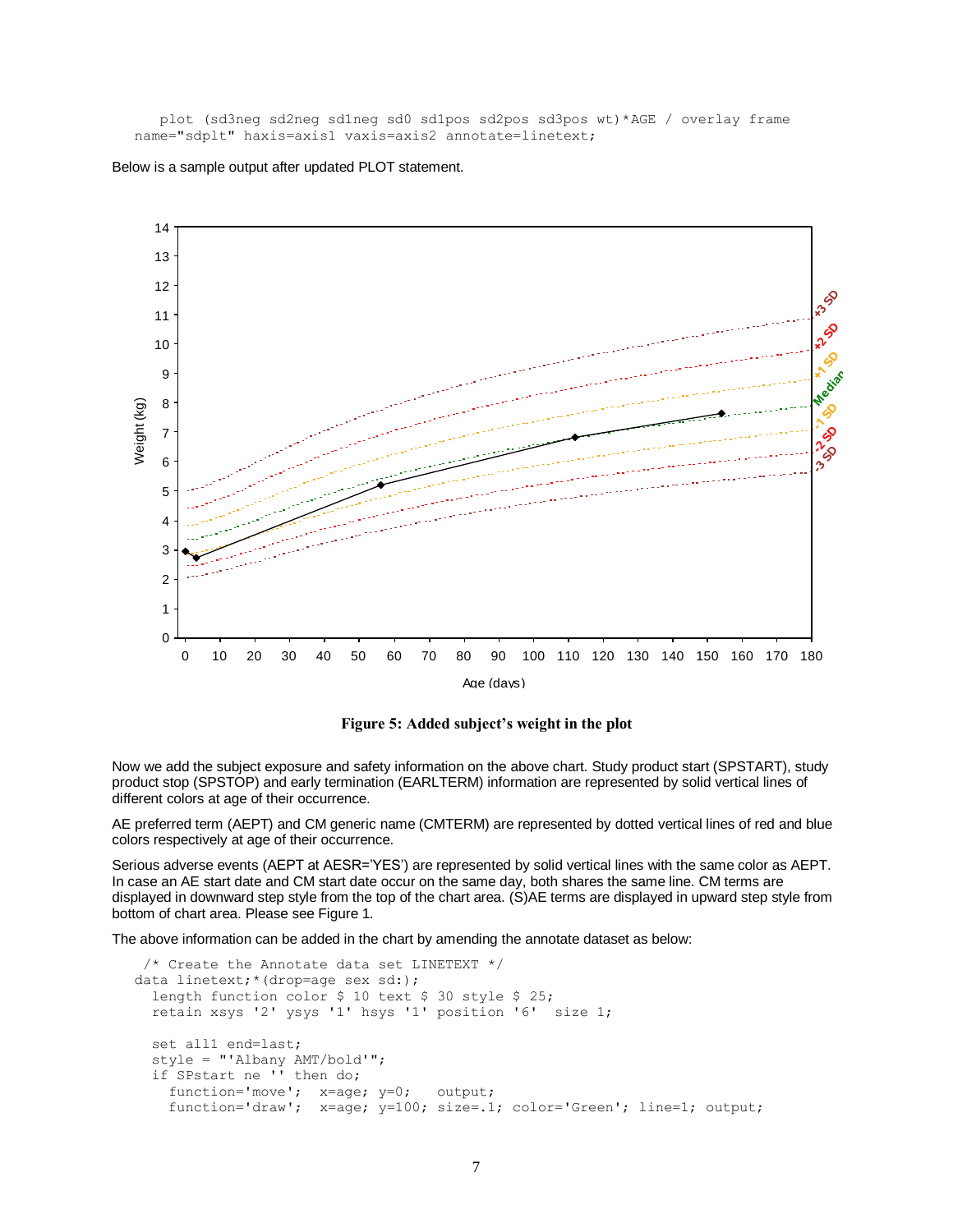```
function='label'; x=age+.5; y=97; size=2.2; color='Green'; angle=0; 
   text=strip('Study Product Start'); output; 
 end;
 if SPstop ne '' then do;
  function='move'; x=age; y=0; output;
  function='draw'; x=age; y=100; size=.1; color='Goldenrod'; line=1; output;
  function='label'; x=age+.5; y=97; size=2.2; color='Goldenrod'; angle=0; 
   text=strip('Study Product Stop'); output; 
 end;
 if earlterm ne '' then do;
  function='move'; x=age; y=0; output;
  function='draw'; x=age; y=100; size=.1; color='hotpink'; line=1; output;
  function='label'; x=age+.5; y=7; size=2.2; color='hotpink'; angle=0; 
   text=strip('Early Termination'); output; 
 end;
 cborder='';
 if aeptx ne '' then a+1;
 if cmptx ne '' then c+1;
    /* AE and CM both occurs at same age*/
 if aeptx ne '' and cmptx ne '' then do;
  if aeptx ne '' and aeser ne '' then do;
   function='move'; x=age; y=0; output;
   function='draw'; x=age; y=50; size=.1; color='Red'; line=1; output;
   function='label'; x=age+.8; y=5+(a*3); size=2; color='Red'; angle=0; 
     text=upcase(strip(aeptx)); output; 
  end;
  else if aeptx ne '' then do;
    function='move'; x=age; y=0; output;
    function='draw'; x=age; y=50; size=.1; color='Red'; line=2; output;
   function='label'; x=aqe+.8; y=5+(a*3); size=2; color='Red'; angle=0;
     text=upcase(strip(aeptx)); output; 
  end;
  if cmptx ne '' then do;
    function='move'; x=age; y=51; output;
     function='draw'; x=age; y=100; size=.1; color='Blue'; line=2; output;
     function='label'; x=age+.8; y=95-(c*3); size=2; color='Blue'; angle=0; 
     text=upcase(strip(cmptx)); output; 
  end;
 end;
  /* AE or CM occurs at different ages*/
 else do;
   if aeptx ne '' then do;
     if aeptx ne '' and aeser ne '' then do;
       function='move'; x=age; y=0; output;
       function='draw'; x=age; y=100; size=.1; color='Red'; line=1; output;
       function='label'; x=age+.8; y=5+(a*3); size=2; color='Red'; angle=0; 
       text=upcase(strip(aeptx)); output; 
     end;
     else if aeptx ne '' then do;
   function='move'; x=age; y=0; output;
   function='draw'; x=age; y=100; size=.1; color='Red'; line=2; output;
   function='label'; x=age+.8; y=5+(a*3); size=2; color='Red'; angle=0; 
       text=upcase(strip(aeptx)); output; 
     end;
  end;
   if cmptx ne '' then do;
     function='move'; x=age; y=1; output;
    function='draw'; x=age; y=100; size=.1; color='Blue'; line=2; output;
    function='label'; x=age+.8; y=95-(c*3); size=2; color='Blue'; angle=0; 
     text=upcase(strip(cmptx)); output; 
  end;
```